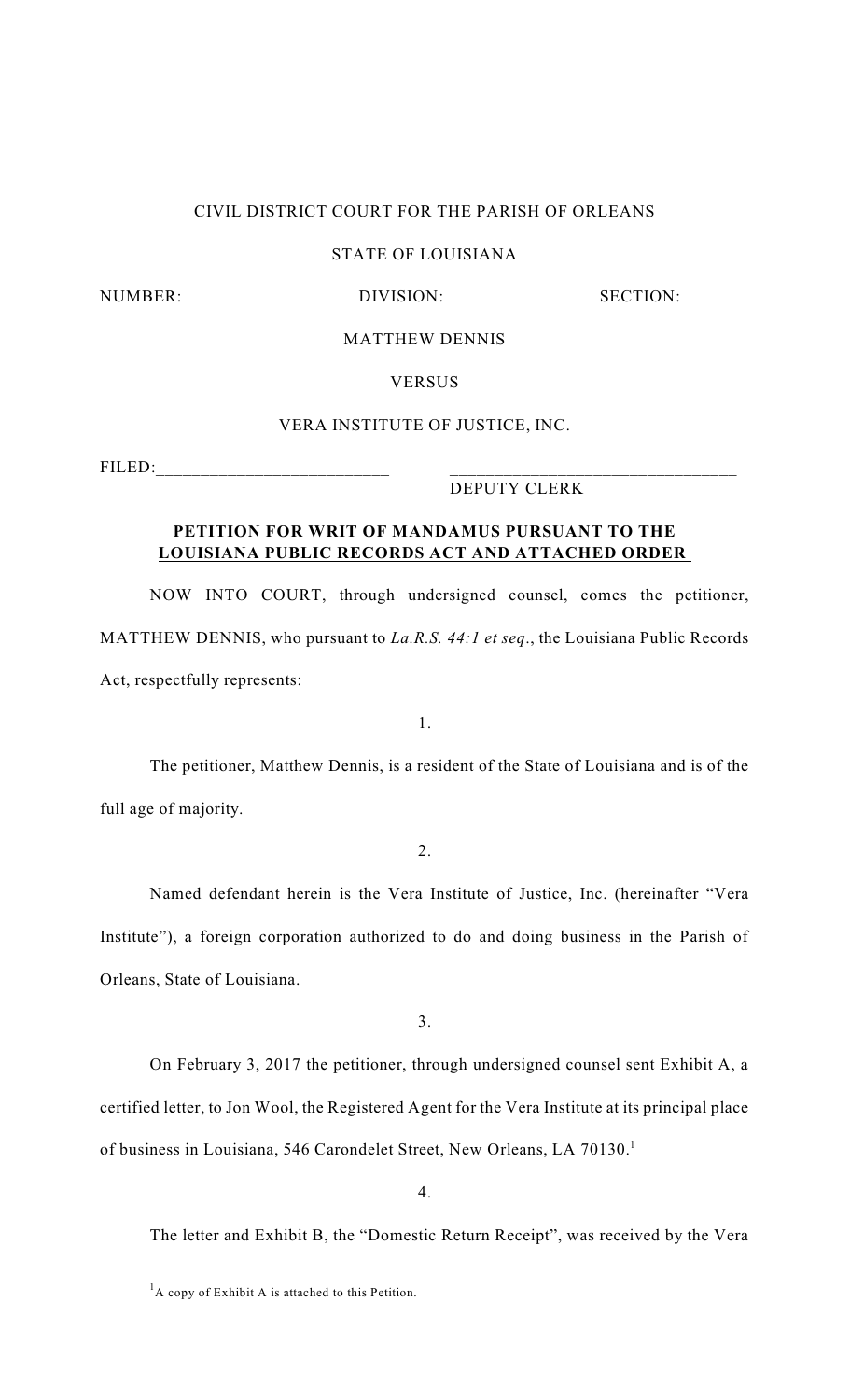Institute at 546 Carondelet Street, New Orleans, LA 70130 as is reflected per the "Domestic

Return Receipt" signed by "\_\_\_\_\_\_\_\_\_ Matherne".<sup>2</sup>

5.

Exhibit A, the letter, was a public records request by the petitioner, Matthew Dennis,

on the Vera Institute through its agent Jon Wool for fourteen (14) categories of records. The

information requested in those fourteen categories included the following records previously

identified in Exhibit A:

- 1) A complete copy of all Risk Assessment Forms completed for all arrestees assessed in Orleans Parish by any employee, contractor, intern or volunteer of the Vera Institute from January 1, 2006 through the present;
- 2) A complete list by name and file number of each individual arrested in Orleans Parish and assessed by the Vera Institute who ever enrolled in the Vera Institute Supervision Program from January 1, 2006 through the present;
- 3) A complete list by name and file number of every arrestee in Orleans Parish that the Vera Institute conducted a risk assessment of who while under supervision was rearrested on any new charge from January 1, 2006 through the present;
- 4) A complete list by name and file number of every arrestee in Orleans Parish that the Vera Institute conducted a risk assessment of who while under supervision failed to appear for court;
- 5) A complete listing by name and file number of all arrestees in Orleans Parish who successfully completed the Vera Institute supervision program from January 1, 2006 through the present;
- 6) A complete listing by name and file number of all individuals arrested in Orleans Parish who were expelled or removed from the Vera Institute supervision program for any reason from January 1, 2006 through the present;
- 7) All information and/or data utilized by the Vera Institute to support its contention that its Risk Assessment Program has saved the City of New Orleans and/or the State of Louisiana money for the years 2006, 2007, 2008, 2009, 2010, 2011, 2012, 2013, 2014, 2015 and 2016;
- 8) All information and/or data utilized by the Vera Institute to support its contention that its Risk Assessment Program has resulted in fewer total incarceration days for arrestees in Orleans Parish for the years 2006, 2007, 2008, 2009, 2010, 2011, 2012, 2013, 2014, 2015 and 2016;
- 9) A list of all current and former employees, contractors, interns or volunteers of the Vera Institute in New Orleans, Louisiana including their annual salary and/or rate of pay from January 1, 2006 through the present;

 $A$  copy of Exhibit B is attached to this Petition.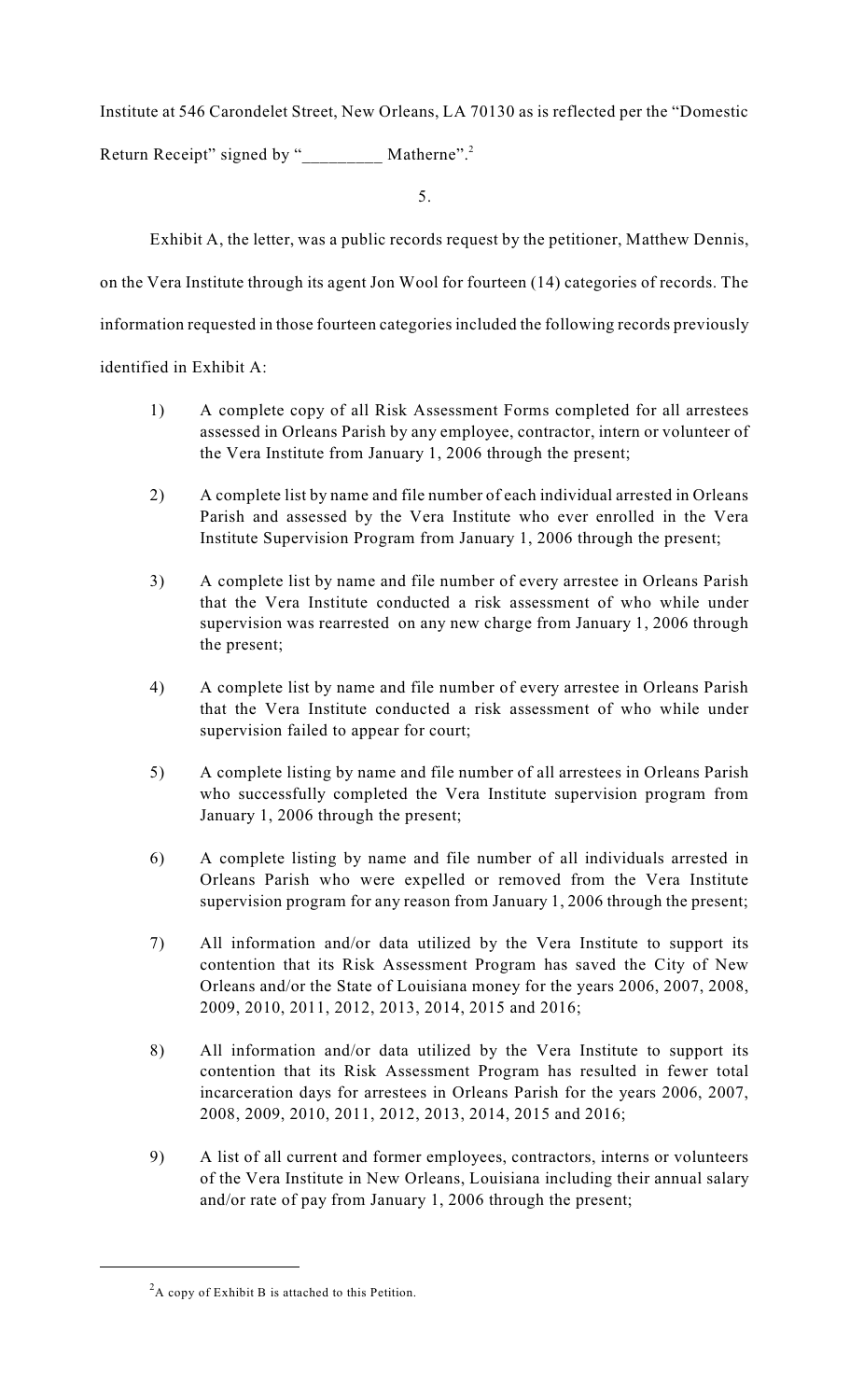- 10) Records or documentation reflecting that the New Orleans Vera Institute is filing copies of Risk Assessment Forms into the Criminal Court record of Orleans Parish as required by either judicial order and/or their contract with the City of New Orleans;
- 11) A copy of each and every contract entered into by the Vera Institute of Justice, Inc. with the City of New Orleans from 2006 to the present;
- 12) Any and all records from the Vera Institute which would substantiate its claim to the New Orleans City Council that as a result of their risk assessments the City of New Orleans realized a savings in "incarceration days" which resulted in a net savings of \$1,200,000.00 to the City for the year 2014;
- 13) A copy of any and all audits performed by the Vera Institute prepared for presentation to the New Orleans City Council which audits would reflect their purported savings to the City; and
- 14) Identify by name each New Orleans Vera Institute employee, contractor, intern or volunteer who completed risk assessments in Orleans Parish who has been convicted of a felony. Please include a list of the felonies for each employee, contractor, intern or volunteer from 2006 to the present.

6.

The public records requested by petitioner in Exhibit A included records, writings, memoranda and papers or reproductions thereof of documentary materials, including information contained in electronic data processing equipment, having been used, being in use, or prepared, possessed, or retained for use in the conduct, transaction, or performance of any business, transaction, work, duty, or function which was conducted, transacted, or performed by or under the authority of the Constitution or laws of this state, or under the authority of any ordinance, regulation, mandate, or order of any public body or concerning the receipt of or payment of any money received or paid by or under the authority of the Constitution of the laws of this state, and are accordingly "public records". *La.R.S. 44:1. A.(2).(a)*.

7.

In Exhibit C, a letter dated February 14, 2017, the Vera Institute through its corporate counsel, Adair Iacono, arbitrarily and/or capriciously denied all of petitioner's requests on the basis that the information requested "is not subject to the Public Records Act".<sup>3</sup>

 $A^3$ A copy of Exhibit C is attached to this Petition.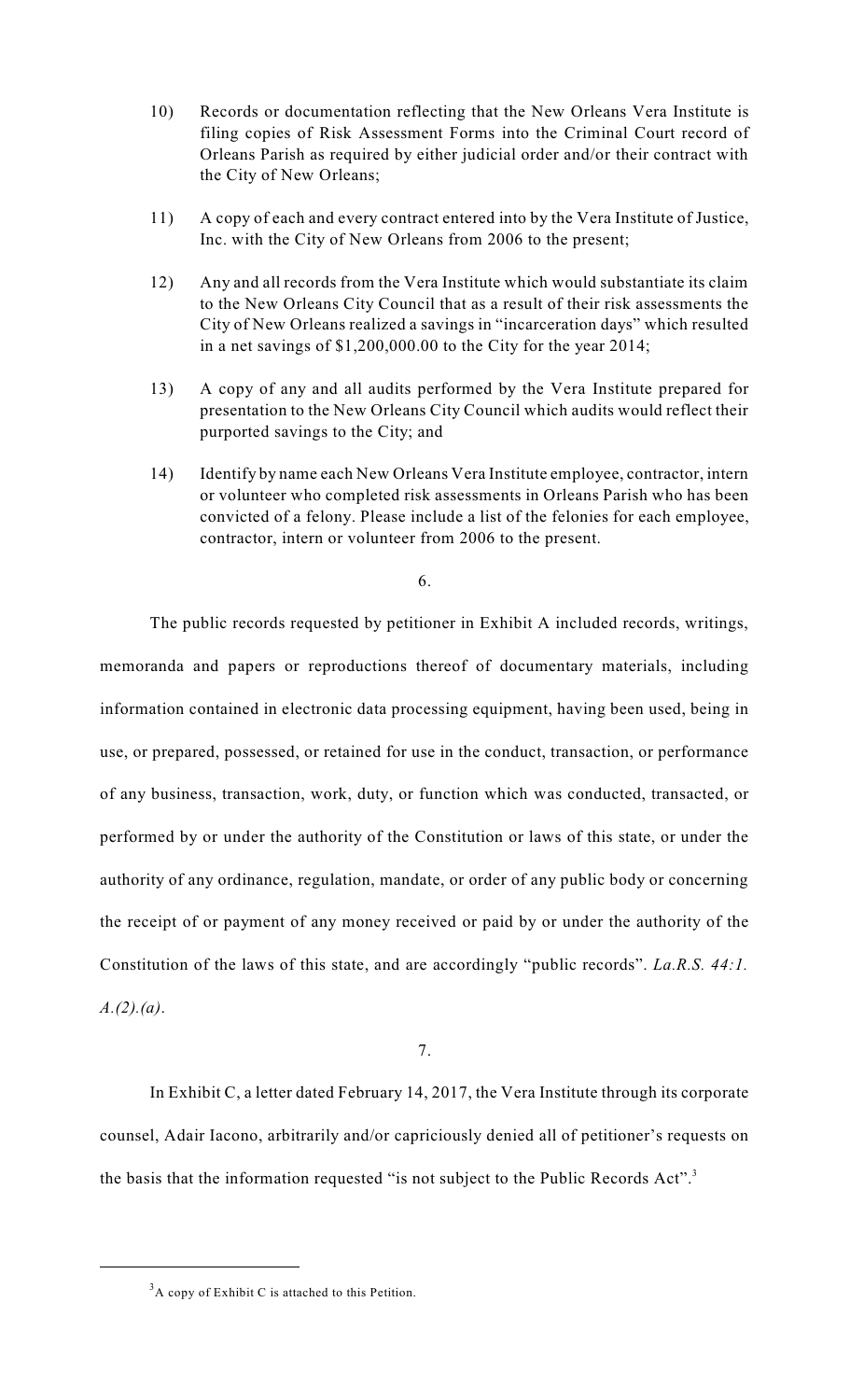The records requested by petitioner are public records. Pursuant to *La.R.S. 44:31.B.(1)* "any person of the age of majority may inspect, copy or reproduce any public record". "The burden of proving that a public record is not subject to inspection, copying, or reproduction shall rest with the custodian". *La.R.S. 44:31.B.(3)*.

9.

The Vera Institute is a quasi-public non-profit corporation designated by the City of New Orleans to perform a governmental function.

10.

Since January 1, 2007 the City of New Orleans has contracted with the Vera Institute to operate a program to perform pretrial services in New Orleans. As part of its duties the Vera Institute performs risk assessments of persons charged with State offenses to assist Orleans Parish Criminal Court judges determine appropriate bonds.

#### 11.

In exchange for public services to be provided to the City of New Orleans the City of New Orleans pays the Vera Institute with City taxpayer funds.

12.

In conducting risk assessments, the Vera Institute, as part of the public service it performs, reports the results of its risk assessments to the judges in Orleans Criminal District Court as well as to state prosecutors and defense attorneys.

13.

The Vera Institute has been receiving funding from the City of New Orleans since 2007 to perform this public service. As such, regardless of its designation as a foreign nonprofit, it is an instrumentality of the City of New Orleans and a quasi-public organization designated by the City of New Orleans to perform a government function. It is therefore subject to the requirements of the Louisiana Public Records Act, pursuant to *La.R.S. 44:1. A.(1*).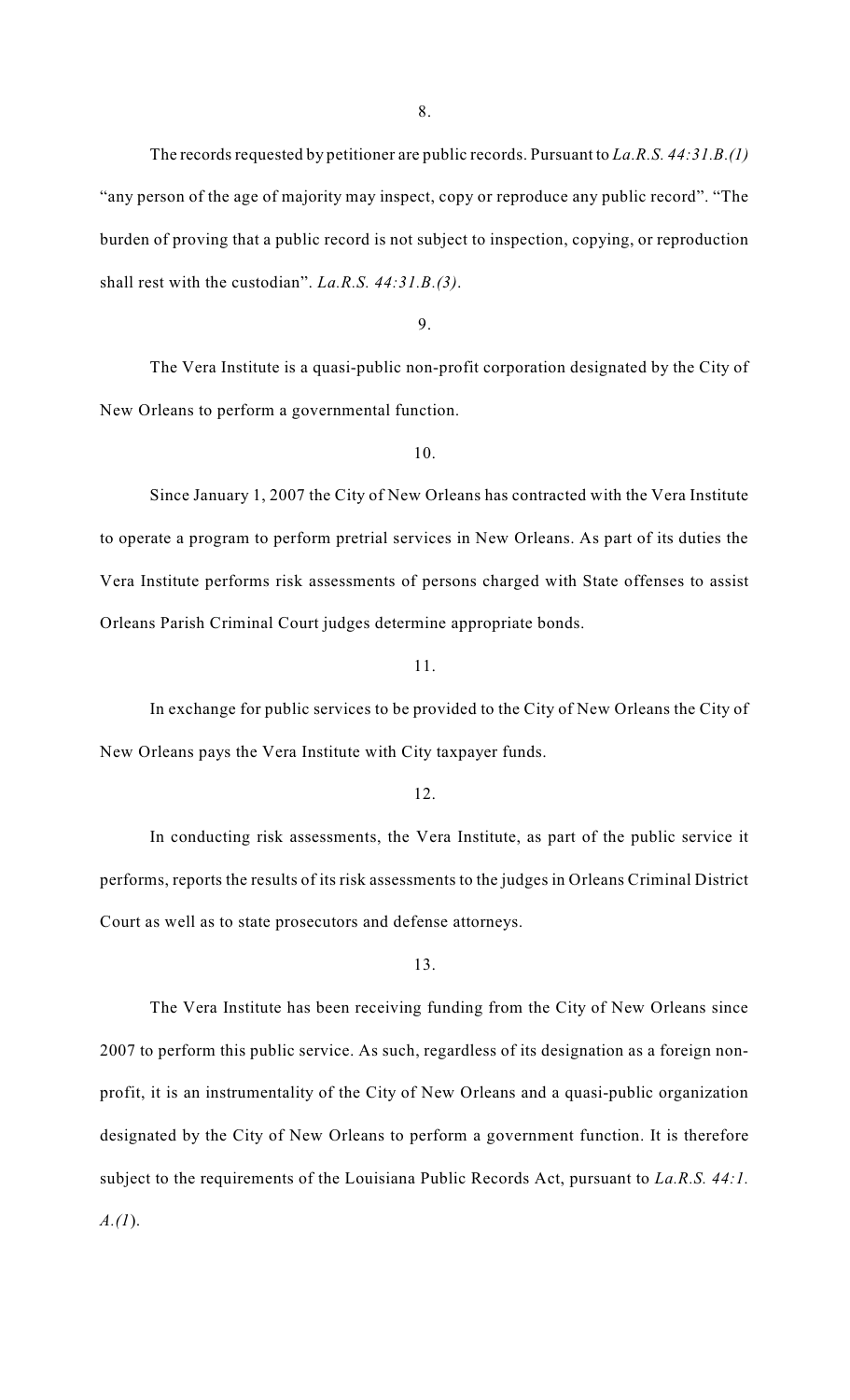The petitioner has been denied the right to obtain a copy or reproduction of the records requested under the provisions of the Louisiana Public Records Act. The petitioner therefore institutes these proceedings seeking this Court to order a Writ of Mandamus to the Vera Institute ordering the Vera Institute to produce copies of the records requested. In addition, the petitioner seeks attorney's fees, costs and damages for the arbitrary or capricious withholding of the records as provided for by the Louisiana Public Records Act. *La. R.S. 44:35.A. & D*.

#### 15.

This Court has jurisdiction to enjoin the defendant from withholding records or to issue a writ of mandamus ordering the production of any records improperly withheld from the petitioner. The court shall determine the matter *de novo* and the burden is on the custodian to sustain his action. *La.R.S. 44:35.B.*

#### 16.

This suit to enforce the provisions of the Louisiana Public Records Act shall be tried by preference and in a summary manner. *La.R.S. 44:35.C.*

The Vera Institute has arbitrarily or capriciously withheld the requested records and accordingly the petitioner is entitled to actual damages proven. *La.R.S. 44:35.E.(1)*.

WHEREFORE, petitioner, MATTHEW DENNIS, prays that the defendant be duly cited and served with a copy of the foregoing petition and that after legal delays have expired there be judgment in his favor and against the defendant, VERA INSTITUTE OF JUSTICE, INC., granting petitioner's Writ of Mandamus ordering the defendant to produce the records demanded in Exhibit A, his original request pursuant to the Louisiana Public Records Act and as outlined in this petition, in particular paragraph 5, and that further the defendant be ordered to pay attorney's fees, court costs and any damages proven by the petitioner for the defendant's arbitrary and/or capricious withholding of the records.

The petitioner further prays that this case be tried by preference and in a summary

<sup>17.</sup>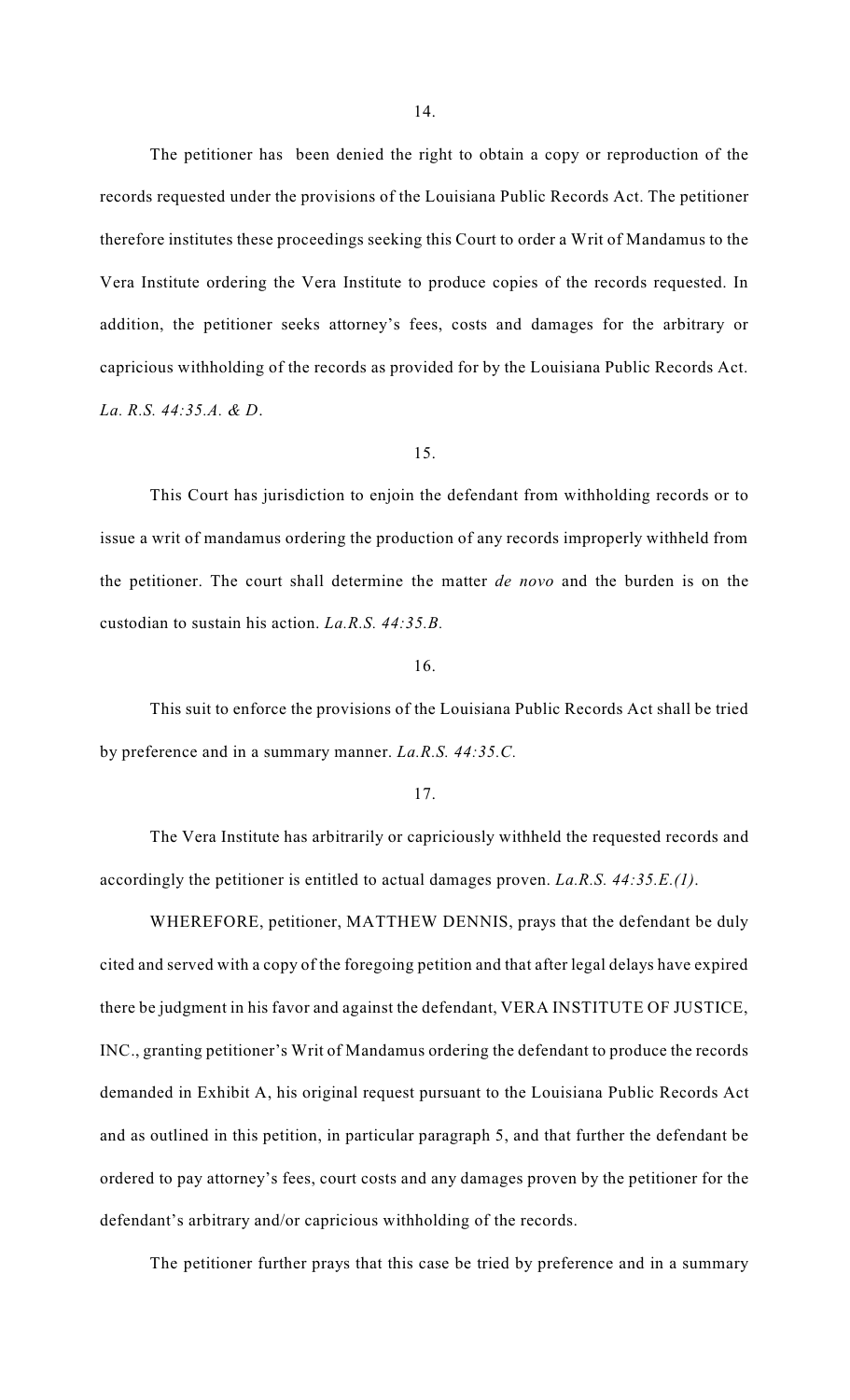manner.

The petitioner further prays that the defendant be cited to appear on a date and time fixed by this Court and show cause why a Writ of Mandamus should not be issued ordering the production of the records identified in the public records request and why it should not be made to pay attorney's fees, costs and damages.

Respectfully submitted;

GARY W. BIZAL, L.L.C.

GARY W. BIZAL (#1255) 639 Loyola Ave., Suite 1820 New Orleans, LA 70113 Telephone: (504)525-1328 Fax: (504)525-1353 Email: [piblaw@bellsouth.net](mailto:piblaw@bellsouth.net) Attorney for Petitioner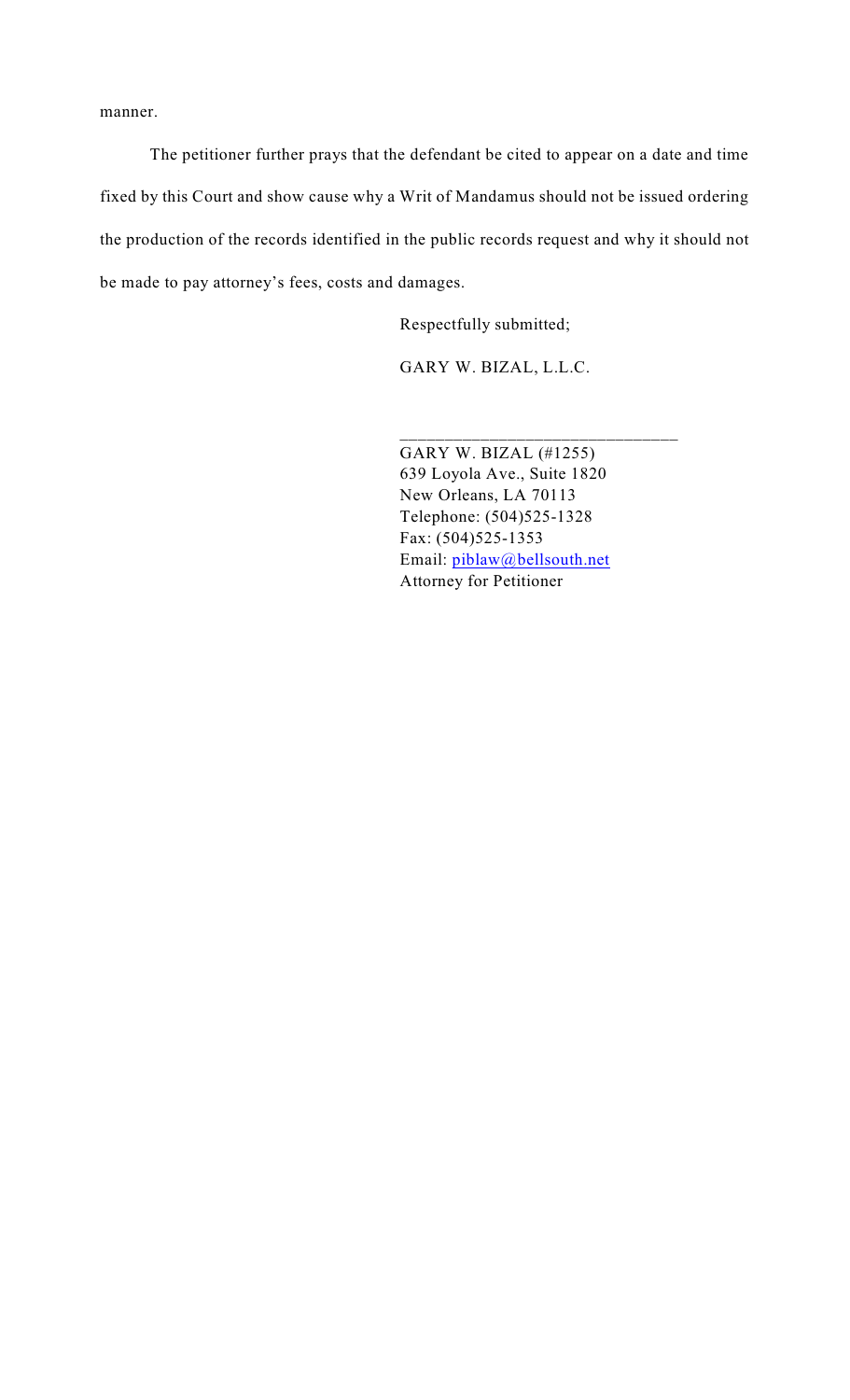# CIVIL DISTRICT COURT FOR THE PARISH OF ORLEANS

## STATE OF LOUISIANA

NUMBER: DIVISION: SECTION:

#### MATTHEW DENNIS

#### **VERSUS**

## VERA INSTITUTE OF JUSTICE, INC.

FILED:

DEPUTY CLERK

#### **ORDER**

Considering the foregoing petition filed herein;

IT IS ORDERED that the defendant, VERA INSTITUTE OF JUSTICE, INC., show

cause on the day of \_\_\_\_\_\_\_\_\_\_, 2017 at \_\_\_\_ o'clock \_\_.M. why a Writ of

Mandamus should not issue herein ordering said defendant to produce the following

requested records:

- 1) A complete copy of all Risk Assessment Forms completed for all arrestees assessed in Orleans Parish by any employee, contractor, intern or volunteer of the Vera Institute from January 1, 2006 through the present;
- 2) A complete list by name and file number of each individual arrested in Orleans Parish and assessed by the Vera Institute who ever enrolled in the Vera Institute Supervision Program from January 1, 2006 through the present;
- 3) A complete list by name and file number of every arrestee in Orleans Parish that the Vera Institute conducted a risk assessment of who while under supervision was rearrested on any new charge from January 1, 2006 through the present;
- 4) A complete list by name and file number of every arrestee in Orleans Parish that the Vera Institute conducted a risk assessment of who while under supervision failed to appear for court;
- 5) A complete listing by name and file number of all arrestees in Orleans Parish who successfully completed the Vera Institute supervision program from January 1, 2006 through the present;
- 6) A complete listing by name and file number of all individuals arrested in Orleans Parish who were expelled or removed from the Vera Institute supervision program for any reason from January 1, 2006 through the present;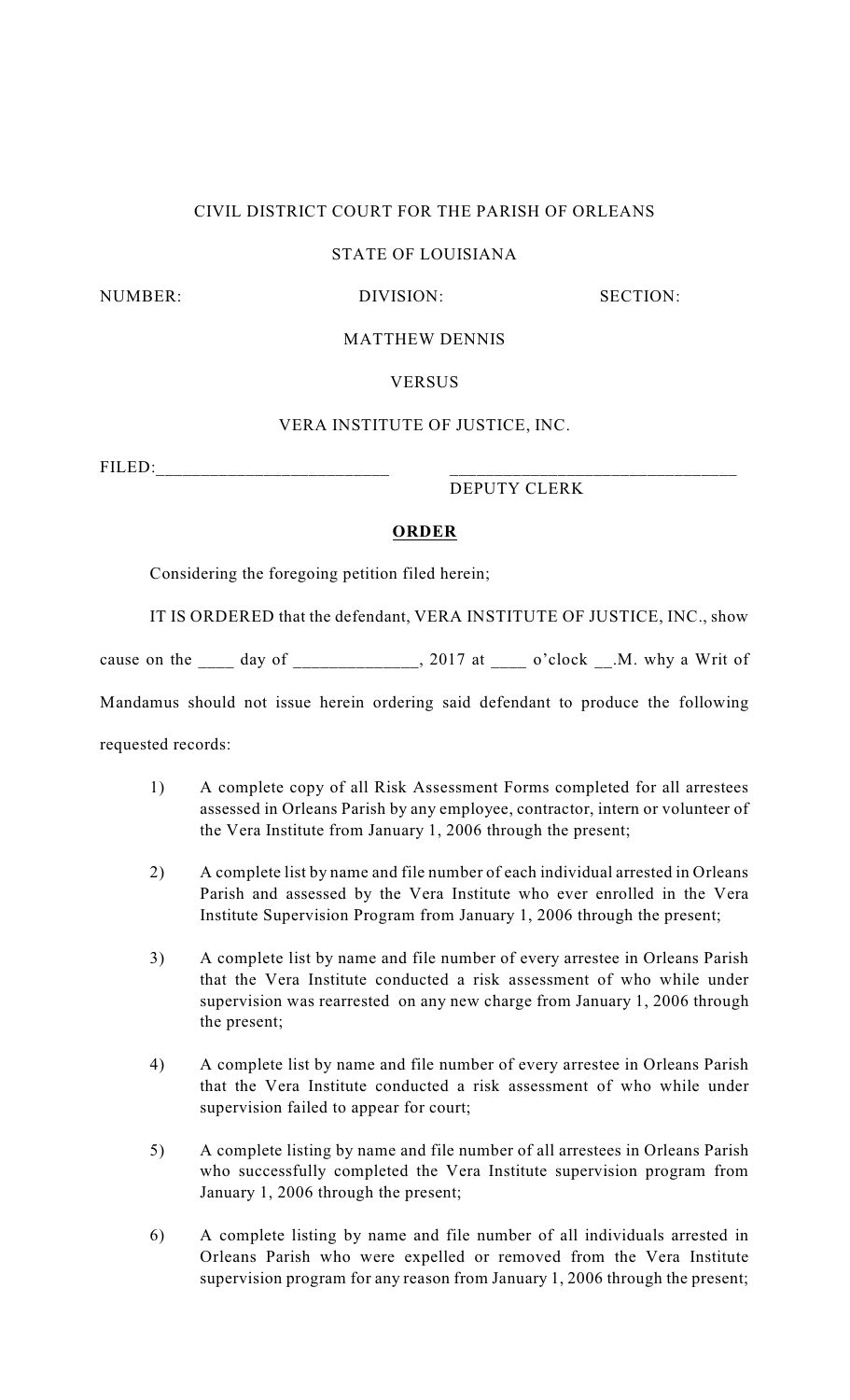- 7) All information and/or data utilized by the Vera Institute to support its contention that its Risk Assessment Program has saved the City of New Orleans and/or the State of Louisiana money for the years 2006, 2007, 2008, 2009, 2010, 2011, 2012, 2013, 2014, 2015 and 2016;
- 8) All information and/or data utilized by the Vera Institute to support its contention that its Risk Assessment Program has resulted in fewer total incarceration days for arrestees in Orleans Parish for the years 2006, 2007, 2008, 2009, 2010, 2011, 2012, 2013, 2014, 2015 and 2016;
- 9) A list of all current and former employees, contractors, interns or volunteers of the Vera Institute in New Orleans, Louisiana including their annual salary and/or rate of pay from January 1, 2006 through the present;
- 10) Records or documentation reflecting that the New Orleans Vera Institute is filing copies of Risk Assessment Forms into the Criminal Court record of Orleans Parish as required by either judicial order and/or their contract with the City of New Orleans;
- 11) A copy of each and every contract entered into by the Vera Institute of Justice, Inc. with the City of New Orleans from 2006 to the present;
- 12) Any and all records from the Vera Institute which would substantiate its claim to the New Orleans City Council that as a result of their risk assessments the City of New Orleans realized a savings in "incarceration days" which resulted in a net savings of \$1,200,000.00 to the City for the year 2014;
- 13) A copy of any and all audits performed by the Vera Institute prepared for presentation to the New Orleans City Council which audits would reflect their purported savings to the City; and
- 14) Identify by name each New Orleans Vera Institute employee, contractor, intern or volunteer who completed risk assessments in Orleans Parish who has been convicted of a felony. Please include a list of the felonies for each employee, contractor, intern or volunteer from 2006 to the present.

and why said defendant should not be ordered to pay attorney's fees, court costs and damages

in the above captioned matter.

This Order signed in New Orleans, Louisiana, on the \_\_\_\_ day of \_\_\_\_\_\_\_\_\_\_ 2017.

JUDGE

 $\mathcal{L}_\text{max}$  and  $\mathcal{L}_\text{max}$  and  $\mathcal{L}_\text{max}$  and  $\mathcal{L}_\text{max}$ 

## PLEASE SERVE:

Vera Institute of Justice, Inc. Through its Registered Agent Jon Wool 546 Carondelet St. New Orleans, LA 70130